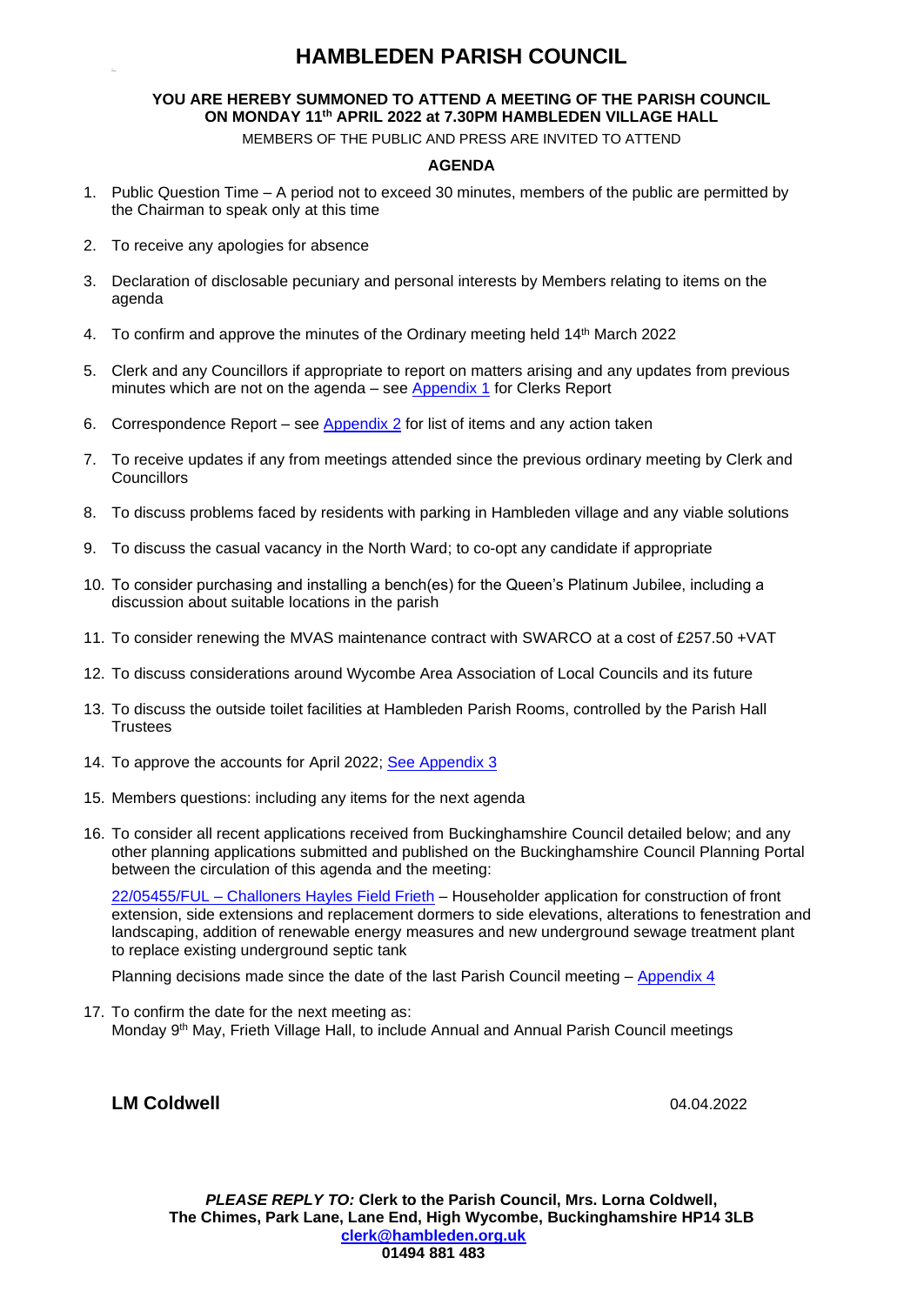# **HAMBLEDEN PARISH COUNCIL**

#### Appendices

#### <span id="page-1-0"></span>**Appendix 1 – Clerks Report**

- Minute 9561.1 – Clerk has chased the LAT again about the resurfacing in Pheasants Hill, she has confirmed that jet patching will take place now the weather is warmer. No exact date given yet. - Minute 9590 – Clerk is still investigating where the flood barriers originally came from, having been

sent from the Environment Agency to Buckinghamshire Council to Thames Water and now back to Buckinghamshire Council.

- Minute 9611 – paperwork sent to solicitor re: easement in Frieth.

- Minute 9626 – Clerk has chased the extra bin in Hambleden, and asked Cllr Turner for assistance.

- Minute 9627 – Grant Aid policies have been added to the website, along with a new Accessibility Statement.

- Minute 9629.2 Clerk forwarded a draft letter to Planning for Councillors to review.
- Clerk has completed necessary admin for The Pensions Regulator.
- Clerk is completing the paperwork for the AGAR.
- Clerk is speaking with Buckinghamshire Council regarding works to the bridge in Hambleden.

- Clerk has reported various potholes, damaged signs, blocked drains and faded white lines around the parish. This can be done by anyone via [Fix My Street.](https://www.fixmystreet.com/)

#### <span id="page-1-1"></span>**Appendix 2 – Correspondence received from 15th March to 4 th April 2022**

- 1. Email re: South West Chilterns Community Board Community Engagement action group agenda – for info.
- 2. Email from Buckinghamshire Council re: homes for Ukrainian refugees forwarded to Cllrs.
- 3. Email from NALC Ukraine and NACO Guidance on the Death of a National Figure Version 6 forwarded to Cllrs.
- 4. Letter re: trees Ellery Rise Clerk responded.
- 5. Email re: enforcement issue Skirmett Road Clerk responded.
- 6. South West Chilterns Community Board Environment and Climate Change action group for info.
- 7. Creating Wilder Road Verges online seminar follow up email forwarded to Cllrs.
- 8. South West Chilterns Community Board Transport and Highways action group meeting notes for info.
- 9. South West Chilterns Economic Recovery and Regeneration action group meeting notes for info.
- 10. Email re: FTTP broadband in Mill End Clerk responded.
- 11. South West Chilterns Community Engagement action group notes for info.
- 12. Email re: damage to highway, Frieth Hill Clerk actioned.
- 13. Email from Frieth resident Clerk responded.
- 14. Email Planning Policy and Compliance Training slides forwarded to Cllrs.
- 15. Buckinghamshire Council new gambling policy adopted forwarded to Cllrs.

### <span id="page-1-2"></span>**Appendix 3 – Accounts to be paid in April 2022**

| Accounts to be paid in April 2022                        |          |
|----------------------------------------------------------|----------|
| Mrs L Coldwell - salary (via standing order)             | 622.04   |
| BC Pension Fund (via standing order)                     | 194.83   |
| Mrs L Coldwell - expenses                                | 52.79    |
| Hambleden Village Hall - hire (invoice not yet received) | 30.00    |
| Staples - ink and stationery                             | 91.66    |
| Chiltern Rangers - clearance Fingest verge               | 420.00   |
| SSE - quarterly charges                                  | 340.14   |
| Vision ICT - email hosting                               | 151.20   |
| Total                                                    | 1902.66  |
|                                                          |          |
| Balance as 1 <sup>st</sup> March 2022                    | 62996.84 |
| Less March payments                                      | (887.81) |
| Balance as of 31 <sup>st</sup> March 2022                | 62109.03 |
| Of which CIL Funds                                       | 6618.95  |
| Church Wall reserve                                      | 20000.00 |
| <b>Unrestricted Reserves</b>                             | 35490.08 |

*PLEASE REPLY TO:* **Clerk to the Parish Council, Mrs. Lorna Coldwell, The Chimes, Park Lane, Lane End, High Wycombe, Buckinghamshire HP14 3LB [clerk@hambleden.org.uk](mailto:clerk@hambleden.org.uk)**